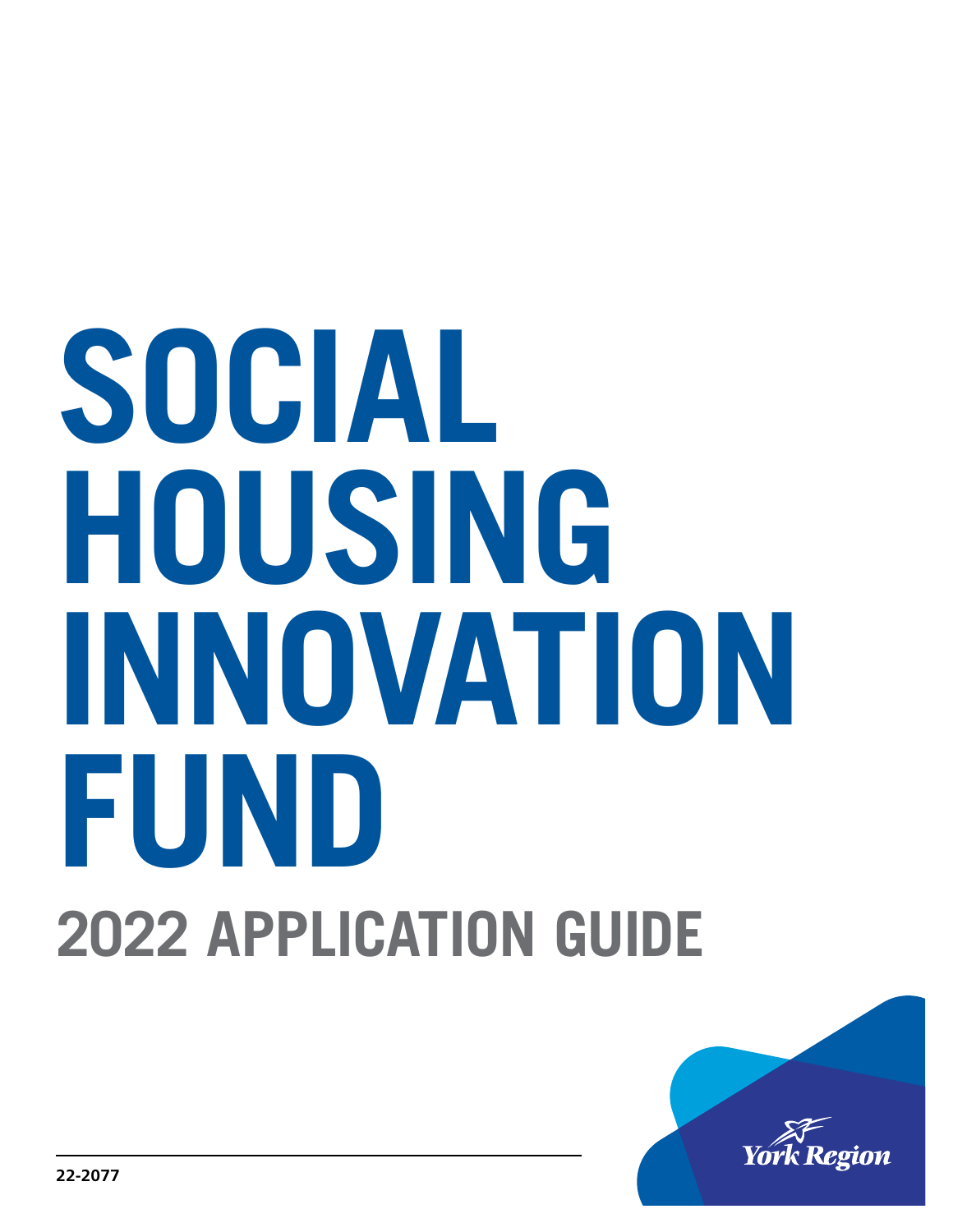



# WHAT IS THE SOCIAL HOUSING INNOVATION FUND?

#### **Better solutions that meet new requirements**

The Social Housing Innovation Fund is intended to help housing providers develop solutions to meet new challenges.

- $\checkmark$  Do you have an innovative solution to a problem or requirement?
- $\checkmark$  Are you interested in working with others to make your dollars go further?
- $\checkmark$  Do you want to implement an accessible project, training or initiative?
- $\checkmark$  Do you need some funding to implement an idea to enhance your site, business, board or community?

#### **Categories:**

- Accessibility
- Green Initiatives
- Recreation and Leisure Space
- Community Programs and Initiatives
- Capacity Building

#### **Submissions are due May 6, 2022 by 4:30 p.m.**

Completed and signed applications, with required supporting documents, must be submitted by the deadline by email (completed digital PDF, not a scanned copy or photocopy) to:

#### [housingproviderinfo@york.ca](mailto:housingproviderinfo%40york.ca?subject=)

Late submissions or incomplete applications will not be accepted.